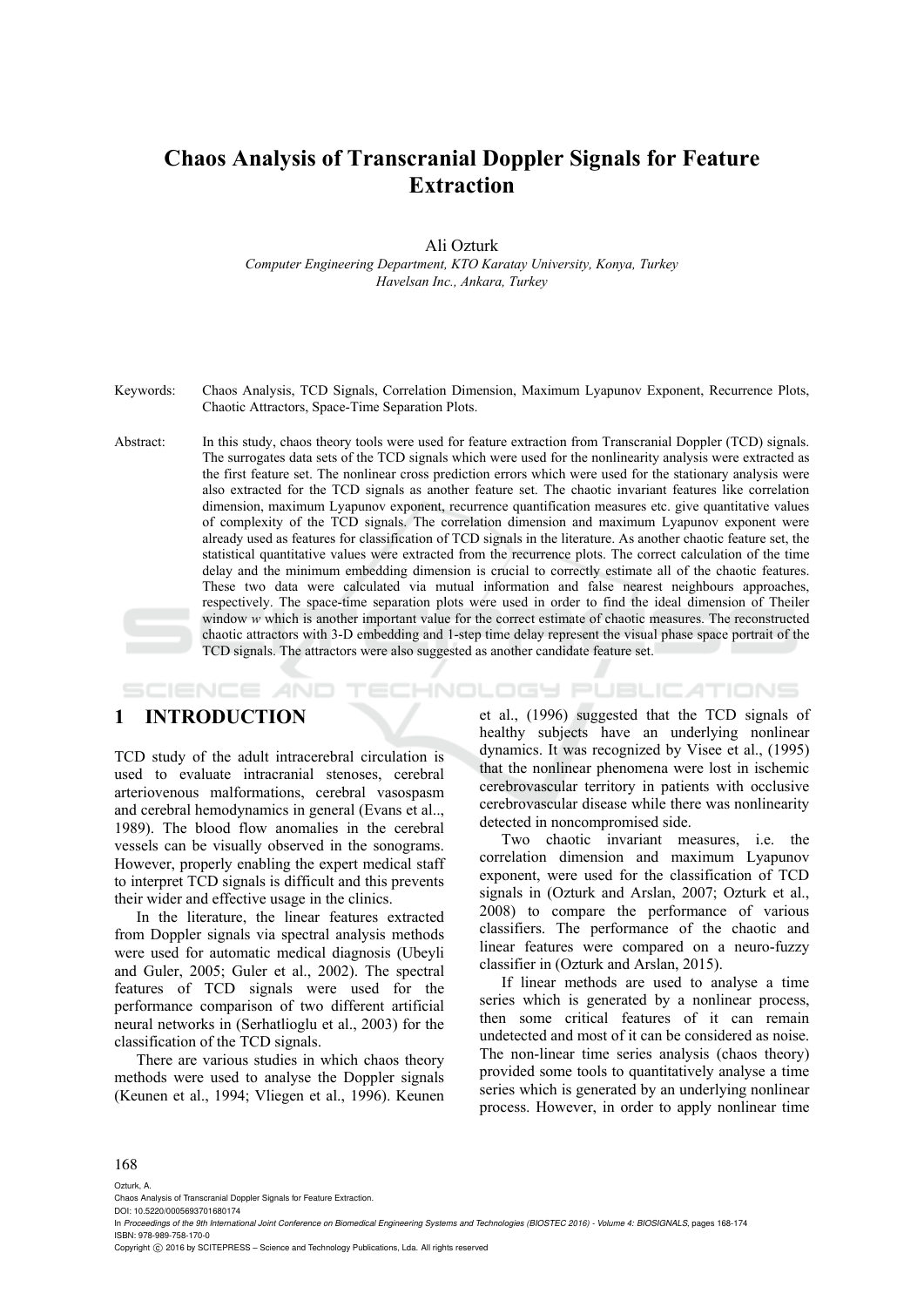series analysis (chaos theory) methods, it must be proven that the signals are both nonlinear and stationary. In (Ozturk and Arslan, 2007), the surrogates data method was used to detect the nonlinearity of TCD signals. In this study, The surrogates data set of the TCD signals were extracted as the first feature set. The stationarity of the TCD signals is detected with nonlinear cross prediction errors method in (Ozturk and Arslan, 2007). In this study, this method was used to extract the non-linear cross prediction values as another feature set.

The most famious chaotic features used in the literature are the maximum Lyapunov exponent and the correlation dimension. These chaotic measure will eventually be different for a specific time series generated by a specific natural phenomea, since each chaotic attractor will have a different picture in the embedded phase space. These two features were also mentioned as a different feature set in this study.

The recurrence plots are mainly used for nonstationarity analysis and visualization of time series. The visual data in the recurrence plots is hard to interpret. Therefore, recurrence quantification analysis is necessary to quantify the number and duration of recurrences which is presented by the state space trajectory of a dynamical system. The other proposed feature set in this study is the statistical quantitative values which are extracted from the recurrence plots of TCD signals. The time delay information and minimum embedding dimension play important role for the correct extraction of all chaotic features. This is also true for recurrence quantification analysis. The other important parameter which effects all of the results is the Theiler window *w* and it is estimated from the space-time separation plots.

The reconstructed 3-D chaotic attractors of the TCD signals were also presented. These can be used to extract a different set of features via image processing methods.

## **2 MATERIALS AND METHOD**

#### **2.1 Hardware**

The hardware of the system used for this study involves a 2 Mhz ultrasound transducer, analog Doppler unit (Multi Doppler Transducer XX, DWL Gmb, Uberlingen, Germany), analog/digital interface board (Sound Blaster Pro-16), and PIII 600 Mhz microprocessor PC with printer. The Doppler unit is also equipped with imaging software that makes it possible to focus the sample volume at a desired location in the temporal region. The signal obtained from the blood vessel is transferred to a PC via a 16-bit sound card on an analog/digital interface board (Ozturk et al., 2008). The signals were then sampled to 0-255 interval as shown in Figure 1.

#### **2.2 Surrogates Data Set**

The method of Iterative Amplitude Adjusted Fourier Transform (IAAFT) discussed in (Schreiber and Schmitz, 1996) is used to generate surrogate data sets. The Fourier-based surrogates depend on the idea of creating constrained realizations. In this approach, the measurable properties of the time series are taken into account. The linear properties of the time series are specified as in the following

$$
\left| S_k \right|^2 = \left| \frac{1}{\sqrt{N}} \sum_{n=0}^{N-1} s_n e^{i 2\pi k n/N} \right|^2 \tag{1}
$$

The surrogate time series are created by multiplying the Fourier transform of the data by random phases and then transforming back to the time domain as:

$$
\overline{S}_n = \frac{1}{\sqrt{N}} \sum_{k=0}^{N-1} e^{i\alpha_k} |S_k| \quad e^{-i2\pi kn/N} \quad (2)
$$

Where  $0 \le \alpha_k < 2\pi$  are independent uniform random numbers.

### **2.3 Nonlinear Cross Prediction Errors Data Set**

The method used for the stationarity test of the TCD signals in (Ozturk and Arslan, 2007) was utilized to extract the non-linear cross prediction errors as another feature set. This method divides the time series into equal parts and the simple nonlinear prediction algorithm (Hegger et al., 1999) is applied to the segments to find the one-step ahead prediction errors. The embedding vectors were obtained by embedding the time series in 3-D phase space with a time delay of 1. In the delay embedding space, all neighbours of  $s_n$  are taken into account in order to make a prediction at time  $n + k$ .

$$
S_{n+\Delta k} = \frac{1}{|\mathcal{U}_{\epsilon}(s_n)|} \sum_{s_n \in \mathcal{U}_{\epsilon}(s_n)} S_{n+\Delta k} \quad (3)
$$

Where  $|\mathcal{U}_{\epsilon}(s_n)|$  is the number of elements in the neighbourhood  $\mathcal{U}_{\epsilon}(s_n)$  of radius<sup>3</sup>  $\epsilon$  around the point  $s_n$ .

The time series was divided into segments S<sub>i</sub>,  $i=1,...,N$ . For each two segments  $S_i$  and  $S_j$ , the root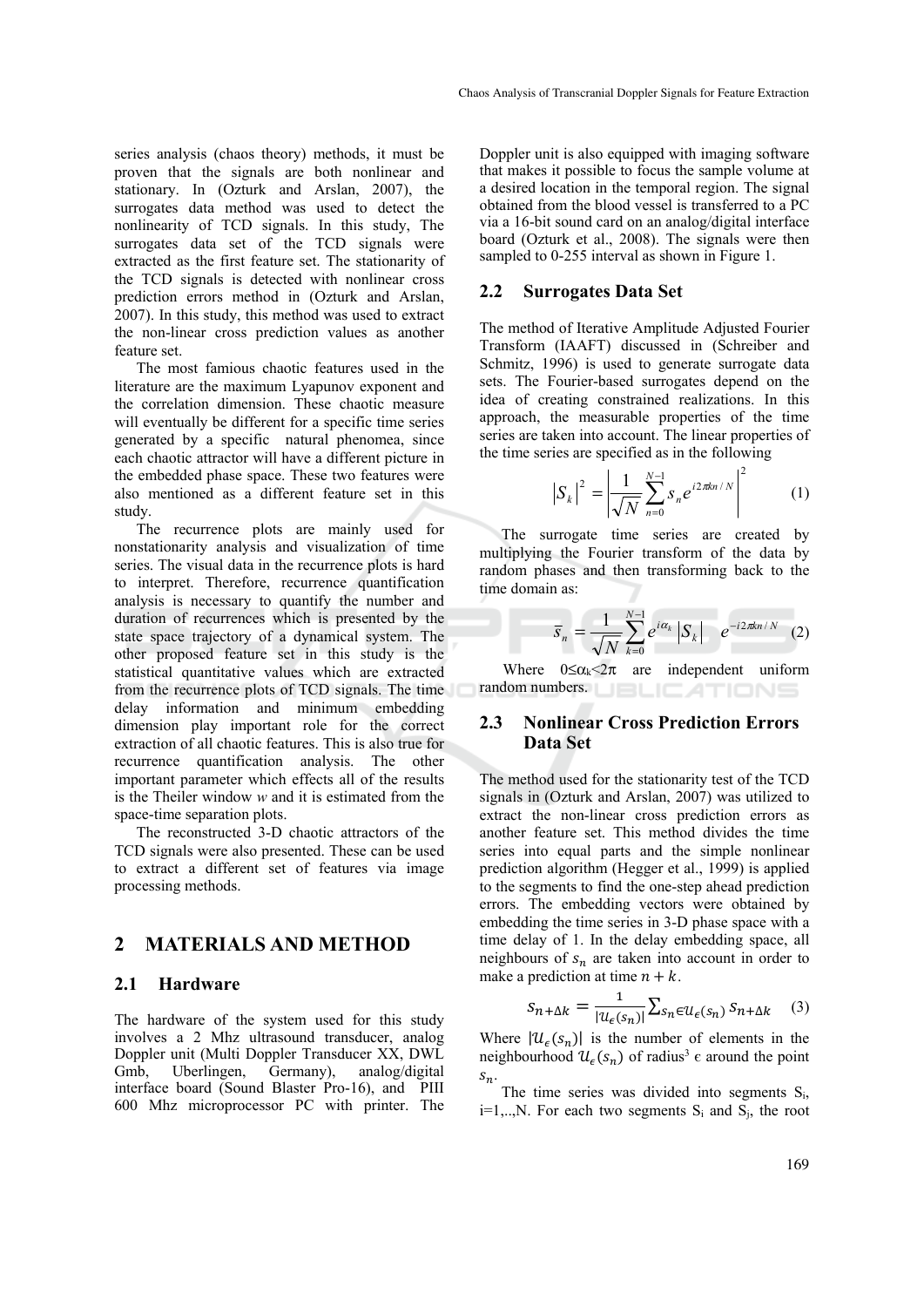mean squared error was computed using the neighbours of  $S_i$  to predict  $S_i$ . For  $i=j$ , the cross prediction errors will be smallest, since  $S_i$  and  $S_j$  are identical.

For random time series such as white noise, the nonlinear cross prediction errors are close to 1. On the other hand, for a periodic signal which is generated by sinus function, they are close to 0. For the time series those are generated by natural processes, they generally lie in between.

#### **2.4 Recurrence Plots**

The other two common methods in nonstationarity analysis and visualization of time series are the recurrence plots (Eckmann et al., 1987) (Casdagli, 1997) and the time-seperation plots (Provenzale et al., 1997). It is difficult to interpret the recurrence plots due to their complexity (Webber and Zbilut, 1994). The points obtained from a time series belonging to a stationary process are spreaded over the plot homogenously, while the points of a time series belonging to non-stationary process are grouped around the diagonal (Sprott, 2002). If there are too many separated points in the plot, this indicates randomness. This occurs when there is too much noise in the time series or the embedding dimension is insufficient. If the points over the surface have no pattern then the process which generates the time series has no or very poor determinism (Kantz and Schreiber, 2005). Zbilut et.al (1998), extracted some statistical quantitative values from the recurrence plots. Some of these values are the surface coverage rate of the points (REC), the rate of the points parallel to the diagonal (DET), the length distribution of the points which form a straight line (ENT) indicating the rate of the deterministic structures in the time series and the regression coefficient (TREND) which represents the relationship between the distance from the diagonal and the recurrence number. The calculation of these values takes too long for huge time series. However, it was observed that for sub-sections of TCD time series, these values do not differ significantly and reflect the characteristics of the original time series.

$$
REC = \frac{1}{N} \sum_{i,j=1}^{N} R_{i,j}
$$
 (4)

Where N is the total number of points in a recurrence plot and  $R_{i,j} \in \{0,1\}$  depending of the existence of a point on the i-j coordinates.

$$
DET = \frac{\sum_{l=1}^{N} \ln l P(l)}{\sum_{i,j=1}^{N} R_{i,j}} \tag{5}
$$

Where  $P(l)$  is the histogram of the length  $l$  of the diagonal lines.

$$
ENT = -\sum_{l=l_{min}}^{N} p(l) \ln p(l) \tag{6}
$$

Where  $p(l)$  corresponds to the diagonal line length.

$$
TREND = \frac{\sum_{i=1}^{\tilde{N}} (i = \tilde{N}/2)(RR_i - \langle RR_i \rangle)}{\sum_{i=1}^{\tilde{N}} (i - \tilde{N}/2)^2}
$$
(7)

Where  $\tilde{N}$  is the maximal number of diagonals parallel to the main diagonal line.  $\langle RR_i \rangle$  indicates the average of the recurrence points  $RR_i$ .

The values of the time delay, the minimum embedding dimension and the Theiler window are important for the calculation of the statistical quantitative measures mentioned above.

#### **2.5 Space-time Separation Plots**

In recurrence plots, the graph of the points which are closer than a specific ε distance value are obtained with absolute time. The space-time separation plots are obtained with relative time. In this kind of plots, if a vector on the reconstructed attractor has at least one neighbour in a specific δt interval and Δd distance, then it is marked as  $\delta t - \Delta d$  point. By means of these plots, it is possible to identify the temporary correlations and to find the dimension of the Theiler window w which is used in correlation dimension algorithm of Theiler (1990) and in Lyapunov exponent estimation of Kantz algorithm (Kantz, 1994). The first peak point which is close to the general height in the space-time separation point generally gives the ideal dimension of Theiler window w.

### **2.6 Correlation Dimension**

The correlation dimension is computed most efficiently by the correlation sum (Grassberger and Procaccia, 1983):

$$
C(m,\varepsilon) = \frac{1}{N_{pairs}} \sum_{j=m}^{N} \sum_{k < j-w}^{N} \Theta(\varepsilon - \left| s_j - s_k \right|) \tag{8}
$$

Where si are *m*-dimensional delay vectors,  $N_{\text{pairs}} = (N-m+1)(N-m-w+1)/2$  is the number of pairs of points covered by the sums,  $\Theta$  is the Heaviside step function and w is the Theiler window (Theiler, 1990). The following power law exists between embedding dimension m, ball radius ε and correlation dimension  $D_2$ 

$$
C(m,\varepsilon) \propto \varepsilon^{D_2} \tag{9}
$$

The correlation dimension  $D<sub>2</sub>$  can be defined as

$$
D = \lim_{\epsilon \to 0} \lim_{N \to \infty} d(N, \epsilon) \tag{10}
$$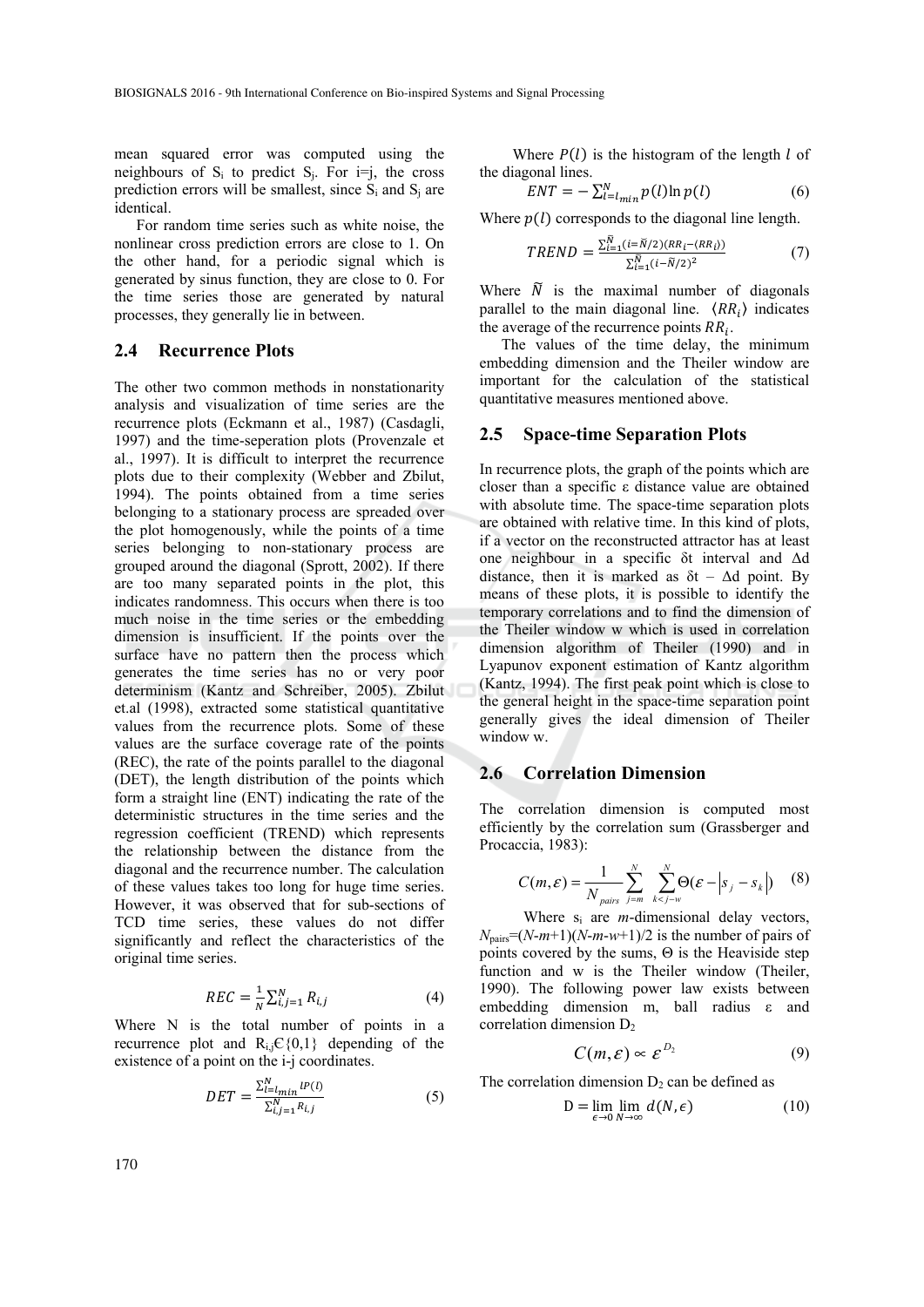Where

$$
d(N,\epsilon) = \frac{\partial \ln C(\epsilon, N)}{\partial \ln \epsilon} \tag{11}
$$

The minimum embedding dimension and the time delay between embedding vectors are crucial in order to estimate the correlation dimension correctly. For the calculation the time delay, the mutual information method suggested by Fraser and Swinney (1986) was used. In this method, the mutual information S is computed for different  $\tau$ delay values,

$$
S = -\sum_{ij} p_{ij}(\tau) \ln \frac{p_{ij}(\tau)}{p_i p_j} \tag{12}
$$

Where  $p_i$  is the probability to find a time series value in the i-th interval, and  $p_{ii}(\tau)$  is the joint probability that an observation falls into the *i*-th interval and the observation time  $\tau$  later falls into the *j*-th interval. The time delay τ where the mutual information S takes the first minimum value is the optimum delay and is used for embedding.

We used the false nearest neighbors method proposed in (Hegger et al., 1999) to find the minimum embedding dimension. This method includes some small changes to the original algorithm proposed by (Kennel et al., 1992) to avoid the wrong results due to the noise in the time series. Assuming that the standard deviation of the time series is  $\sigma$ , the threshold of false nearest neighbors is r and the distance between the vectors of the phase space is found according to maximum difference, the false nearest neighbors statistics is calculated as in the following:

$$
X_{\text{SYK}}(r) = \frac{\sum_{n=1}^{N-m-1} \Theta\left(\frac{\left|S_n^{(m+1)} - S_{k(n)}^{(m+1)}\right|}{\left|S_n^{(m)} - S_{k(n)}^{(m)}\right|} - r\right) \Theta\left(\frac{\sigma}{r} - \left|S_n^{(m)} - S_{k(n)}^{(m)}\right|\right)}{\sum_{n=1}^{N-m-1} \Theta\left(\frac{\sigma}{r} - \left|S_n^{(m)} - S_{k(n)}^{(m)}\right|\right)}
$$
(13)

Where,  $S_{k(n)}^{(m)}$  is the nearest neighbour of the vector  $S_n$  and  $k(n)$  is the index of the time series which is different than n and supplying the condition of  $|S_n - S_k|$  being minimum. The second Heaviside function in the nominator is used to eliminate the vectors of which initial distances are higher than σ/*r*. The same function also exists in the denominator for the same reason.

#### **2.7 The Maximal Lyapunov Exponent**

In the phase space, the distances between embedding vectors on attractor do not grow everywhere with the same rate. They may shrink locally. Therefore, the maximal Lyapunov exponent calculation will be the

average of the local divergence rates over the whole embedding vectors.

 The algorithm developed by Rosenstein et. al. (1993) was used to find the maximal Lyapunov exponent. This algorithm computes the local divergence rates of the state space distances over the whole time series data. The stretching factor S is found for different N values as in following

$$
S = \frac{1}{N} \sum_{n_0=1}^{N} \ln \left( \frac{1}{\left| \partial_{X_n}} \sum |X_{n_0} - X_n| \right) \right) \tag{14}
$$

Where,  $X_{n_0}$  is an embedding vector on the attractor,  $X_n$  are the neighboring vectors within diameter  $\epsilon$  and  $\mathcal{V}_{Y_n}$  is the number of these neighbors.

The first slope of the curve obtained by plotting S values for various N values on x-y coordinate system gives the maximal Lyapunov exponent.

## **3 EXPERIMENTAL RESULTS AND DISCUSSION**

The profile of the subjects from which the TCD signals were obtained is given in the following table.

|                            | Males | Females | Age<br>Range | Avg.<br>Age    |
|----------------------------|-------|---------|--------------|----------------|
| Cerebral<br>aneurysm       | 12    | 8       | 55-65        | $59.5 \pm 0.5$ |
| <b>Brain</b><br>Hemorrhage | 4     | 6       | $21 - 36$    | $27.0 \pm 0.5$ |
| Cerebral<br>Oedema         | 11    | 11      | $3-40$       | $25.0 \pm 0.5$ |
| <b>Brain Tumor</b>         | 12    | 18      | $12 - 41$    | $29.5 \pm 0.5$ |
| Healthy                    | 15    | 8       | $23 - 65$    | $31.5 \pm 0.5$ |
| Summary                    | 54    | 51      | $3 - 65$     | $35.0 \pm 0.5$ |

Table 1. The profile of the subjects used in this study.

 The Iterative Amplitude Adjusted Fourier Transform (IAAFT) method is used to generate the surrogate data sets for each TCD signal. A sample surrogate data set for the TCD signal of a patient with cerebral aneurysm (Figure 1) is given in Figure 2. It is not easy to visually distinguish the surrogate data sets from the original TCD signal, but the surrogates are created with the linear properties via Fourier transform.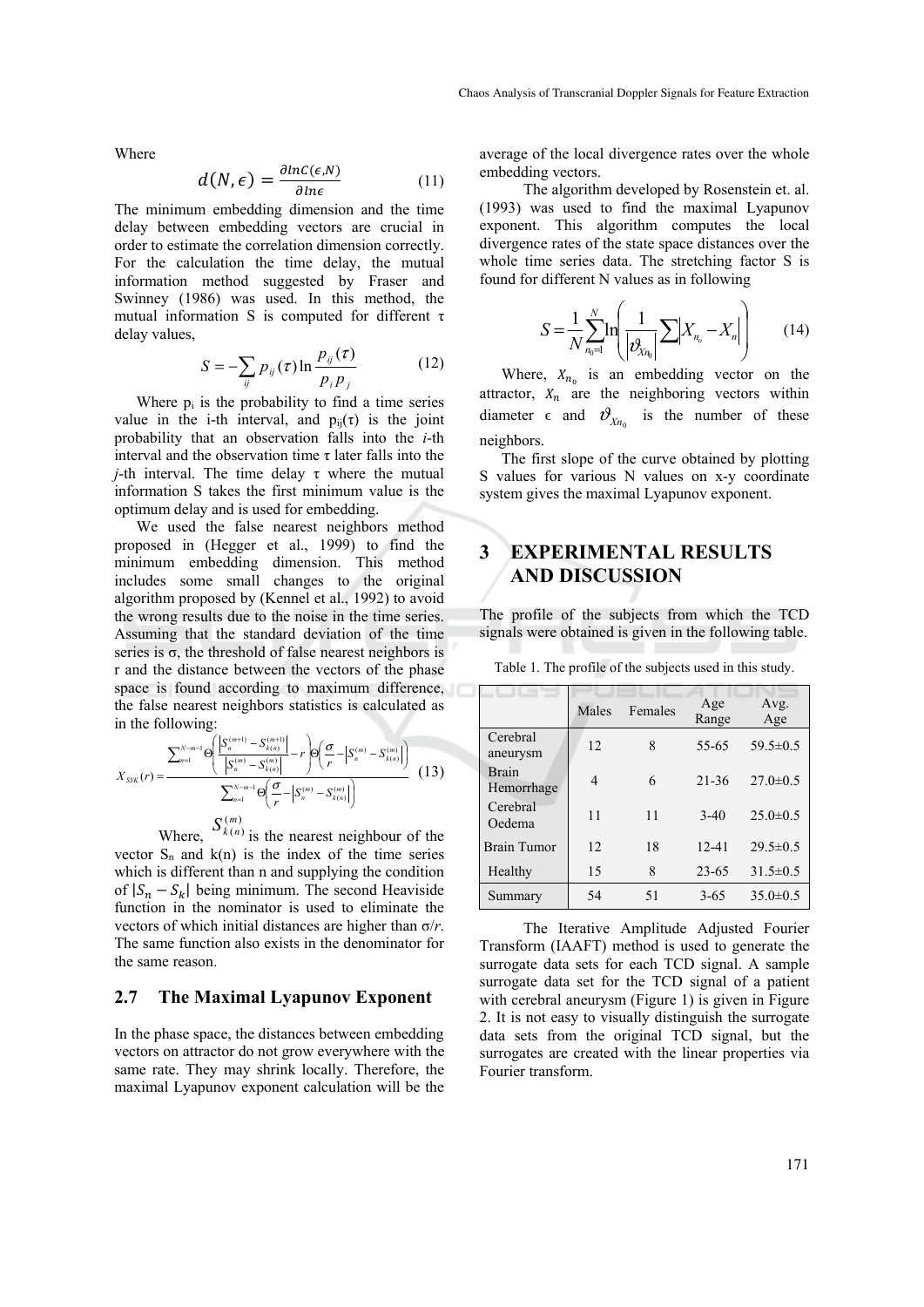

Figure 1: The TCD signal of a patient with cerebral aneurysm.



Figure 2: The surrogate time series generated for the TCD signal given in Figure 1.

 In the following figure, it can be seen that the nonlinear cross-prediction error values for the TCD signals lie between pure deterministic (sinus signal) and random (Gaussian) time series. These values can be used as another feature set for the classification of the TCD signals.



Figure 3: The non-linear prediction errors for sinus, Gaussian random and one for each TCD signals time series.

 In the following figure, the recurrence-plots of the TCD signals belonging to different patient groups are given. As can be seen from the figures, each patient has a different structure within its recurrence-plot. The statistical quantitative values like REC, DET, ENT and TREND were calculated using the recurrence-plots of the TCD signals. These values constitute the other chaotic feature set

 In the following figure, the space-time separation plots of the TCD signals belonging to different patient groups are given. In these plots, the first peak point which is close to the



Figure 4: Recurrence plots of the TCD signals belonging to a patient of (a) Hemorrhage and (b) Healthy subject.

 general height in the space-time separation point was used to identify the ideal dimension of Theiler window w.



Figure 5: The space-time separation plot of the TCD signal with patient groups a) Oedema (w=50) b) Tumor  $(w=40)$ .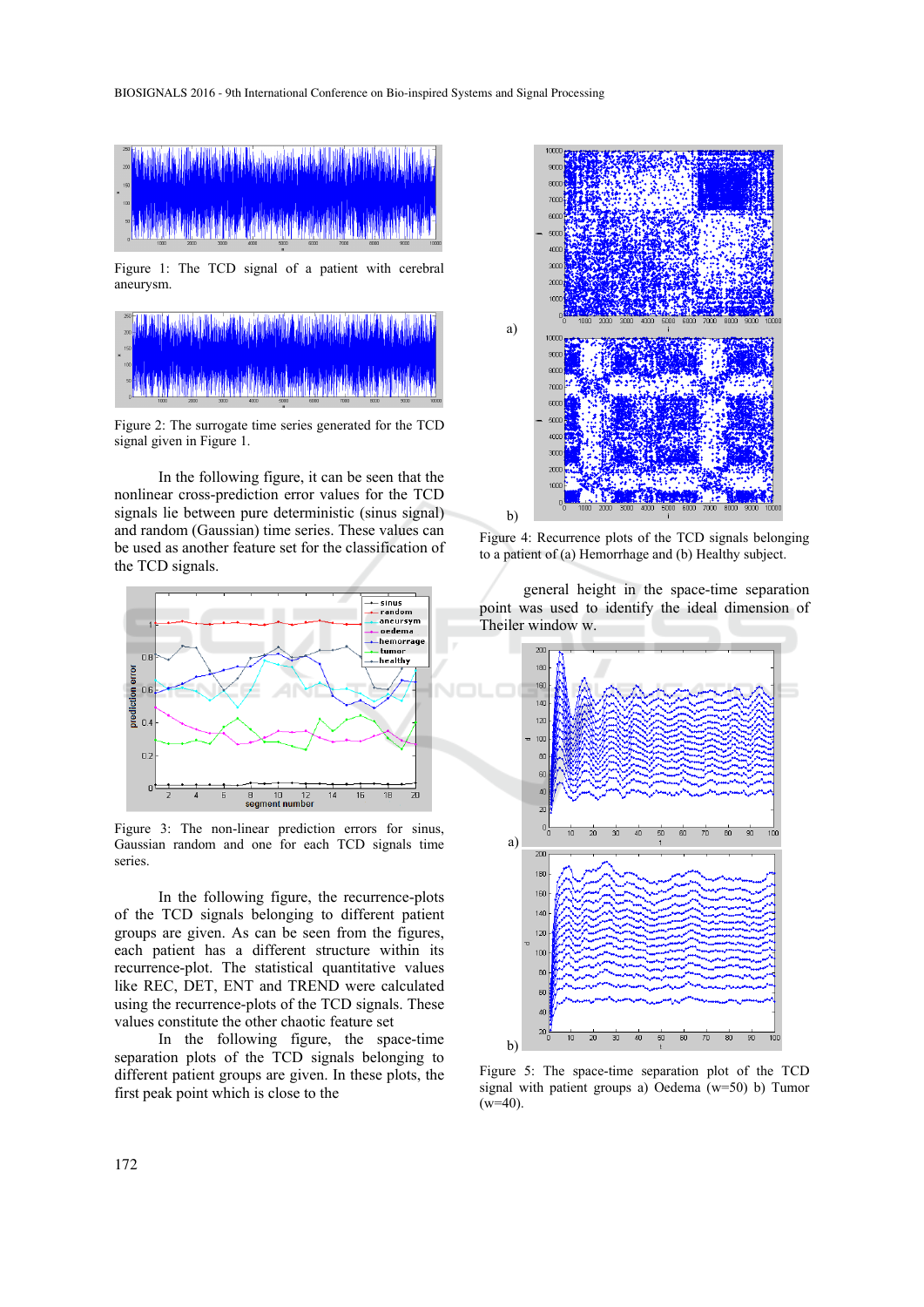The chaotic attractors embedded in 3 dimensions for each patient group are given in the following figure. The first 300 points of TCD signals were used to draw the attractors in order to enhance the visuality. The time delay used to draw the attractors was 1. These chaotic attractor pictures can be used to extract another feature set for the TCD signals.



Figure 6: The chaotic attractors of the TCD signals embedded in 3-dimensions with 1 time delay a) Healthy b) Oedema.

 In the following figure, the correlation dimension estimation for the TCD time series of a patient with brain hemorrhage is given as an example.



Figure 7: Correlation dimension estimation of a patient with brain hemorrhage.

 For all of the chaotic features, we need time delay information which is obtained by mutual information method. According to this method, the first delay value  $\tau$  at which time delayed mutual information takes the minimum is a good candidate for a reasonable time delay. In the following figure, the time delay estimation for the TCD signals with brain oedema is given.



Figure 8. Time delay value estimation for the patients with brain oedema.

 In the following figure, it is shown how the maximal Lyapunov is calculated for a patient with cerebral aneurism.



Figure 9: Maximal Lyapunov exponent estimation for the TCD signal of a patient with cerebral aneurism.

 In the following figure, the minimum embedding dimension estimation for the TCD signals with brain tumor is given.



Figure 10: Minimum embedding dimension estimation for some of the patients with brain tumor.